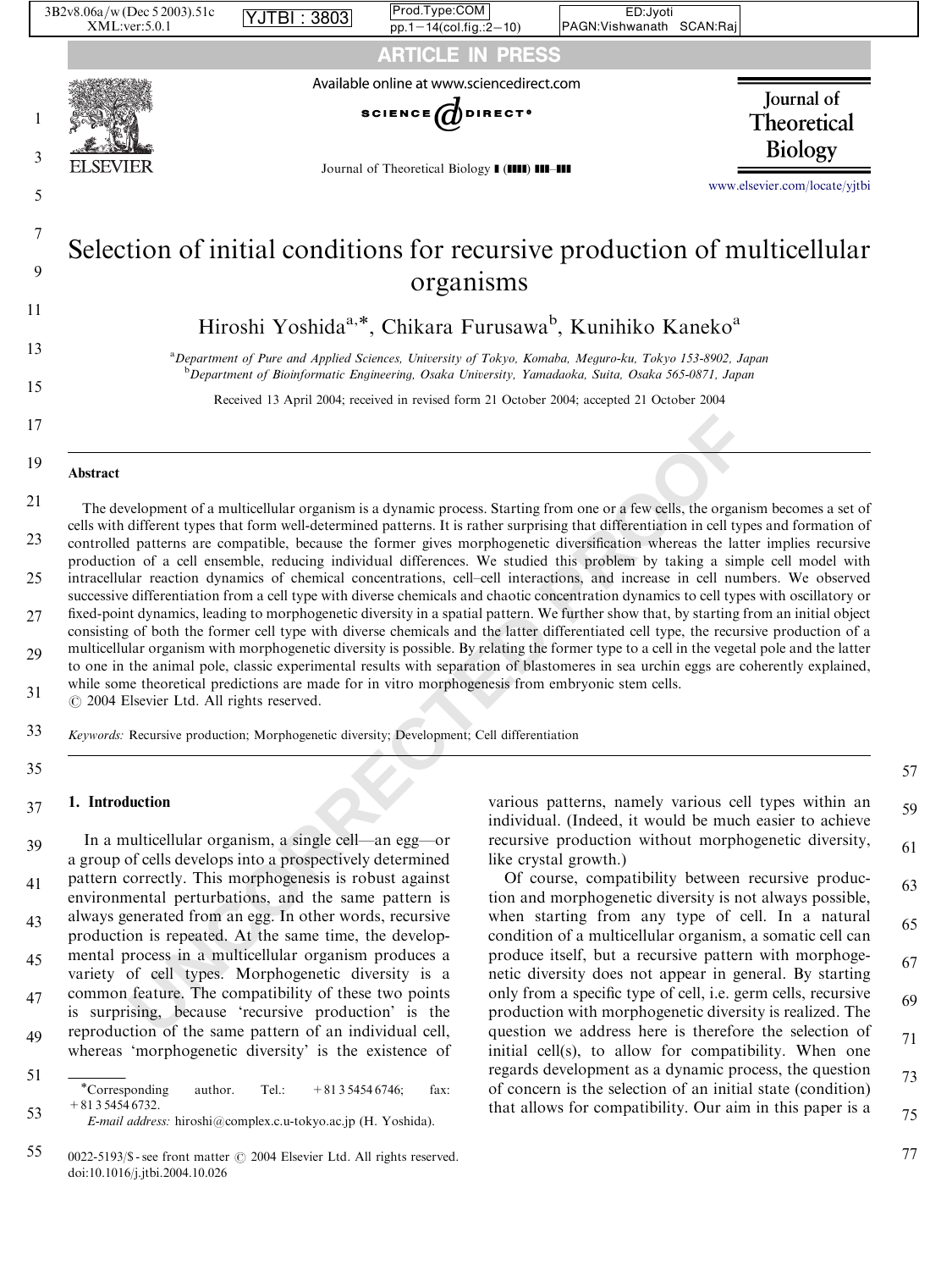# ARTICLE IN PRESS

- systematic investigation of this problem, by clarifying which subset of cells in a parent multicellular organism 1
- can be selected as a starting object (an egg or a blastomere) to satisfy compatible conditions for such contradictory attributions. 3 5

In recursive production of an individual multicellular organism, an egg or a group of cells divides repeatedly to form a determined pattern. The initial condition for 7

- recursive production of a multicellular organism was studied in two classic experiments. Roux showed that 9
- the frog embryo is a mosaic of self-differentiating parts, and a 2- or 4-cell frog embryo cannot produce a normal 11
- adult body. On the other hand, Driesch showed that each isolated blastomere taken from the 4-cell stage of 13
- an embryo develops into a complete larva of a sea urchin ([Gilbert, 2003, Chapter 3, Fig. 3.15\)](#page-12-0). In this case, 15
- the cells still provide the initial conditions to allow normal development. To date, which or why a certain 17

stage of blastomere is mosaic or regulative remains unexplained. In this paper, we approach this question by 19 21

searching for conditions on initial cell state(s) that allow recursive production of a multicellular pattern.

The problems of recursive production and morphogenetic diversity have been studied from theoretical viewpoints over decades. John von Neumann constructed an abstract model for recursive production of 23 25 27

self-replicating automata (von Neumann, 1966), where each 'cell' can take a finite number of states, which are updated synchronously in discrete time steps according 29

to prescribed rules. If each cell state is considered as a cell type, this system can be interpreted as a model for recursive production, while finely tuned transition rules 31

between cell types must be implemented in advance. Indeed, as a result of this assumption of elaborate rules, 33

the reproduction in the model is not robust against perturbations. Furthermore, selection of initial cell states that allow for recursive production was not studied. 35 37

Theoretical study of cell differentiation and morphogenesis was pioneered by Alan Turing, who showed that 39

a reaction–diffusion system can produce an inhomogeneous stable pattern (Turing, 1952). Independent of initial conditions, concentrations of chemicals form a 41 43

stripe or wave pattern, and this pattern formation process is robust against perturbations. Turing's theory gives a dynamic systems basis for morphogenesis and 45

- potentiality of cell differentiation. On the other hand, it cannot explain the dependence of the developmental 47
- process on the initial cell state(s). Embryogenesis with increases of cell numbers was not studied, and the 49
- intracellular dynamics were not sufficiently complex. In fact, resource chemicals are transported into a cell and a 51
- complex catalytic reaction network within the cell changes the cell's state over time. Genes are expressed 53
- on or off with this intracellular dynamics. 55

Kauffman proposed that each cell type should be regarded an attractor of such intracellular dynamics ([Kauffman, 1993, pp. 467–499, pp. 482–484\)](#page-13-0), where each cell type is represented as an attracting state of a genetic network. Again, neither morphogenetic processes with cell differentiation nor the initial conditions (starting object) required to satisfy recursive production were studied. 57 59 61 63

By considering both the cell-to-cell interaction in Turing's study and intracellular dynamics, in conjunction with the cell division process to increase the cell numbers, one of the authors (K. K.) and T. Yomo proposed isologous diversification ([Kaneko and Yomo,](#page-13-0) [1997, 1999\)](#page-13-0). This process allows spontaneous cell differentiation through cell division processes. In contrast to Kauffman's viewpoint, cell types that cannot exist as attractors of single-cell dynamics are stabilized through cell–cell interactions. The cell types as well as the distribution of each cell type are robust against perturbations. Later, two of the authors (C. F. and K. K.) demonstrated that interacting cells with complex intracellular reaction dynamics lead to irreversible, hierarchical cell differentiation [\(Furusawa and Kaneko,](#page-12-0) 1998, 2002). 65 67 69 71 73 75 77 79

still provide the initial conditions to allow exist as attractors of single-cell dynamic bubble perturbations. The date, which or why a certain through cell interactions. The celebration of each or the substance is mosaic These studies may give a basis for recursive production as well as morphogenetic diversity of a multicellular organism. However, they do not define the initial cell states that would make recursive production of a multicellular pattern possible. In this paper we answer this question, based on the previous studies. By modifying the previous model [\(Furusawa and Kaneko,](#page-12-0) 2002) to take into account direct cell–cell diffusion processes, we discuss the pattern formation of a onedimensional chain of cells. With this model, we perform a systematic investigation to identify the subsets of initial cell states that allow both recursive production and morphogenetic diversity. 81 83 85 87 89 91 93

This paper is organized as follows. In Section 2, we introduce a simple model of a multicellular organism consisting of one-dimensional cells with complex intracellular chemical reaction dynamics. Results of numerical simulations are given in Section 3, which shows recursive production and morphogenetic diversity of a multicellular organism. We show that an initial cell state with diverse chemicals and chaotic intracellular dynamics leads to cell differentiation into several types, whereas cells with fixed chemical concentrations do not allow cell differentiation to occur. By defining measures for recursive production ('recursiveness', in short) and morphogenetic diversity ('diversity', in short), we then establish the types of initial cells that allow compatibility between the two attributes. In particular, we show that an initial condition consisting of cells with chaotic concentration dynamics and fixed concentrations satisfies both recursiveness and diversity. Change of growth speed through successive differentiation of cell types is 95 97 99 101 103 105 107 109 111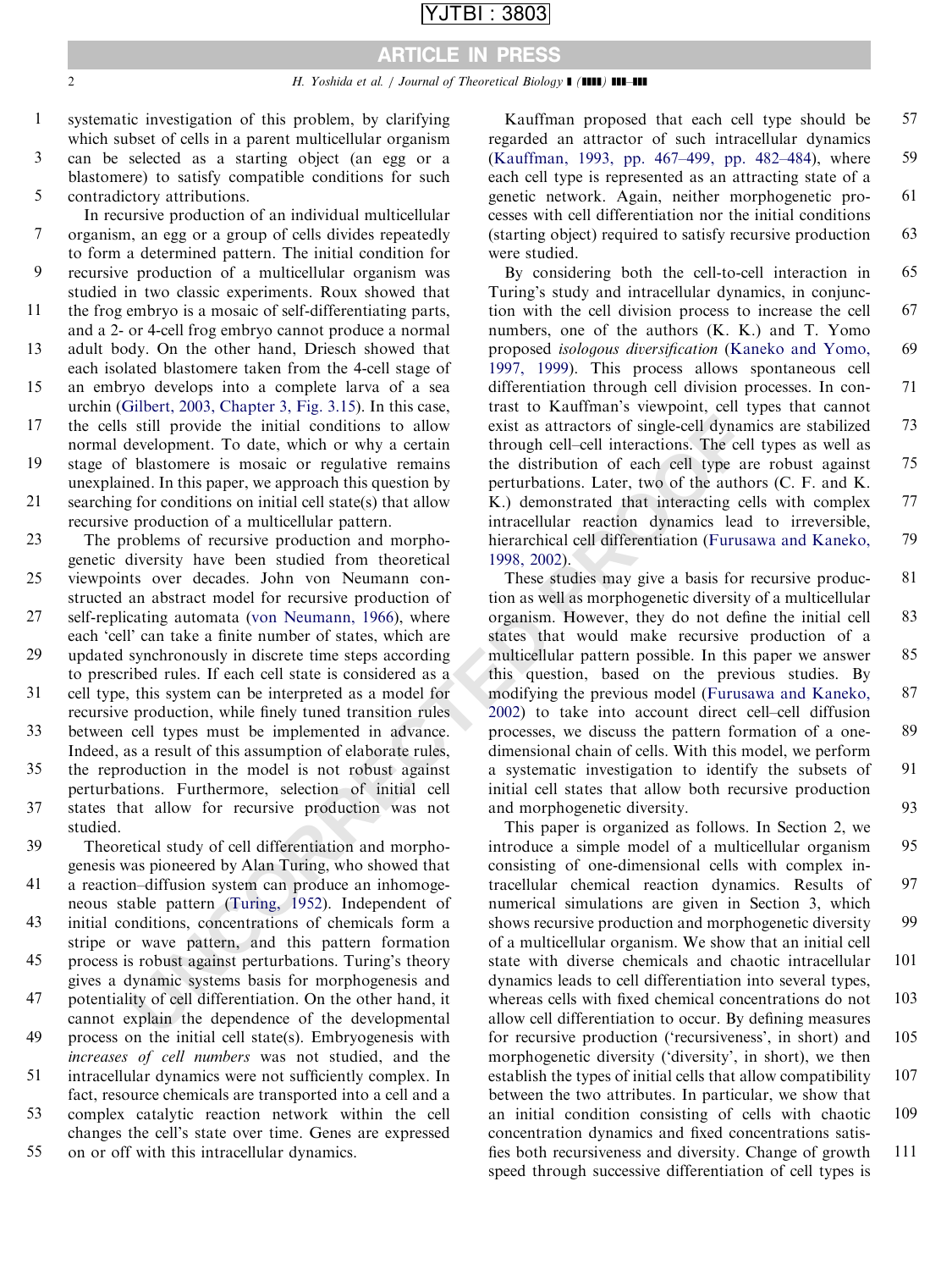|  | I<br>. . |
|--|----------|
|--|----------|

## ARTICLE IN PRESS

also discussed. Finally, in Section 4, we compare our results with the development in real organisms such as sea urchins. Surveying embryogenesis from some types 1 3

of cells, we suggest that the cell state of the vegetal hemisphere has diverse chemicals and chaotic dynamics, 5

- thereby promoting diversity, while that of the animal hemisphere has less diverse chemical concentrations with stationary concentration, thereby promoting recursiveness. A few predictions are made from the present 7 9
- 11

### 2. Model 13

theory.

In this section, we present an abstract model of a multicellular organism. See Fig. 1 for a schematic illustration of our model. Within each cell, catalytic and autocatalytic chemical reactions maintain the cell itself and synthesize some chemicals for the cell membrane. 15 17 19

The concentration of the *l*th chemical species in the *i*th cell at time t is denoted by  $x_i^l(t)$ . We assume that outside the cells a source material with a constant concentration, denoted by  $X^0$ , is supplied. The corresponding concentration of the chemical within a cell is denoted by  $x_i^0$ , which plays the role of a source to produce other chemicals. There are catalytic reactions within each cell, represented by a set of Michaelis–Menten reactions as follows: 21 23 25 27 29

31 
$$
Met_i^l(t) = e \sum_{m,j} Con(m, l, j) \frac{x_i^j(t)x_i^m(t)}{1 + x_i^m(t)/x_M}
$$

33

35

$$
-e\sum_{mj} Con(l,m,j)\frac{x_i^l(t)x_i^j(t)}{1+x_i^l(t)/x_M}
$$
\n(1)

where  $x_M$  is a parameter for the Michaelis–Menten form and e is the coefficient for the reaction. The reaction network is represented by  $Con(m, l, j)$ , which is 1 when there is a path from chemical  $m$  to  $l$  catalysed by chemical j, and 0 otherwise. It should be noted that 37 39 41





 $Con(m, 0, 0)$  is 0 because the source material  $x_i^0$  is not autocatalytic. 57

Now, we denote by  $V_i(t)$  the volume of the *i*th cell at time t. We assume that some chemicals produce the cell membrane materials, and that the chemicals decay linearly with a coefficient  $\gamma$ . This term is expressed by  $\gamma P(l)x_i^l(t)$  where  $P(l) = 1$  when  $x_i^l$  produces the membrane, otherwise  $P(l) = 0$ . To sum up,  $V_i(t)$  grows as follows: 59 61 63 65

$$
dV_i(t)/dt = V_i(t)k_m \gamma \sum_{l=1} P(l)x_i^l(t), \qquad (2) \qquad 67
$$

where  $k_m$  denotes the coefficient of the membrane material's contribution to the growth of  $V_i(t)$ .

The ith cell divides into two when

 $V_i(t) > 2V_0$  (3) 73

Unar organism. See Pag. 1 for a someoned when this happen and of our model. Within each cell, catalytic  $V_1(t) > 2V_0$  when this happens, the dealther cell of source metericial reactions maintain the cell is satisfied, whe is satisfied, where  $V_0$  is a prescribed initial volume. When this happens, the daughter cell (numbered  $i + 1$ ) here) has almost the same concentration of chemicals as the mother cell *i*. To be specific,  $x_i^j$  and  $x_{i+1}^j$ , after a division, become  $(1 + \varepsilon)x_i^j(t)$  and  $(1 - \varepsilon)x_i^j$ , respectively, where  $\varepsilon$  represents a small fluctuation caused by the cell division. In this paper,  $\varepsilon$  is taken as a random number over  $[-10^{-4}, +10^{-4}]$ , but this magnitude is not important for cell differentiation (as long as it is not zero). After a division, the two cells have the same volume, namely  $V_i(t)$  and remain connected with each other by forming a cell bridge (plasmodesma). Through this cell bridge, the chemicals of the two cells spread out with normal diffusion and its coefficient  $D_{pd}$ . Following cell divisions, cells are connected with one another as a onedimensional chain. (Such a chain of cells connected by cell bridges (plasmodesmata) is seen, e.g. in Anabaena ([Balkwill et al., 1984; Ehlers et al., 1999; Ehlers and](#page-12-0) Kollmann, 2001)). 75 77 79 81 83 85 87 89 91 93

Only  $x_i^0$  is supplied by a flow from the bath of source material  $X^0$  with normal diffusion and its coefficient  $D_{in}$ , while the other chemicals spread out slightly into the bath with the diffusion coefficient  $D_{out}$ . This flux of each chemical is assumed to be proportional to the volume of the cell. Summing up all these processes, we study the following model equation: 95 97 99

$$
101\,
$$

$$
dx_i^l(t)/dt = Met_i^l(t) + D_{pd}/V_i(t)
$$
  
 
$$
\times \sum_{NN=\text{Nearest neighbour}} (x_{NN}^l(t) - x_i^l(t)),
$$
 103

 $+D_{in}(X^0 - x_i^0(t)),$   $l = 0$  the source material,  $\epsilon$ 107

$$
\left(-D_{out}x_i^l(t) - \gamma P(l)x_i^l(t), \quad l > 0 \text{ the others},\right)
$$

$$
-\frac{x_i^j(t)(dV_i(t)/dt)}{V_i(t)}.
$$
\n(4)

69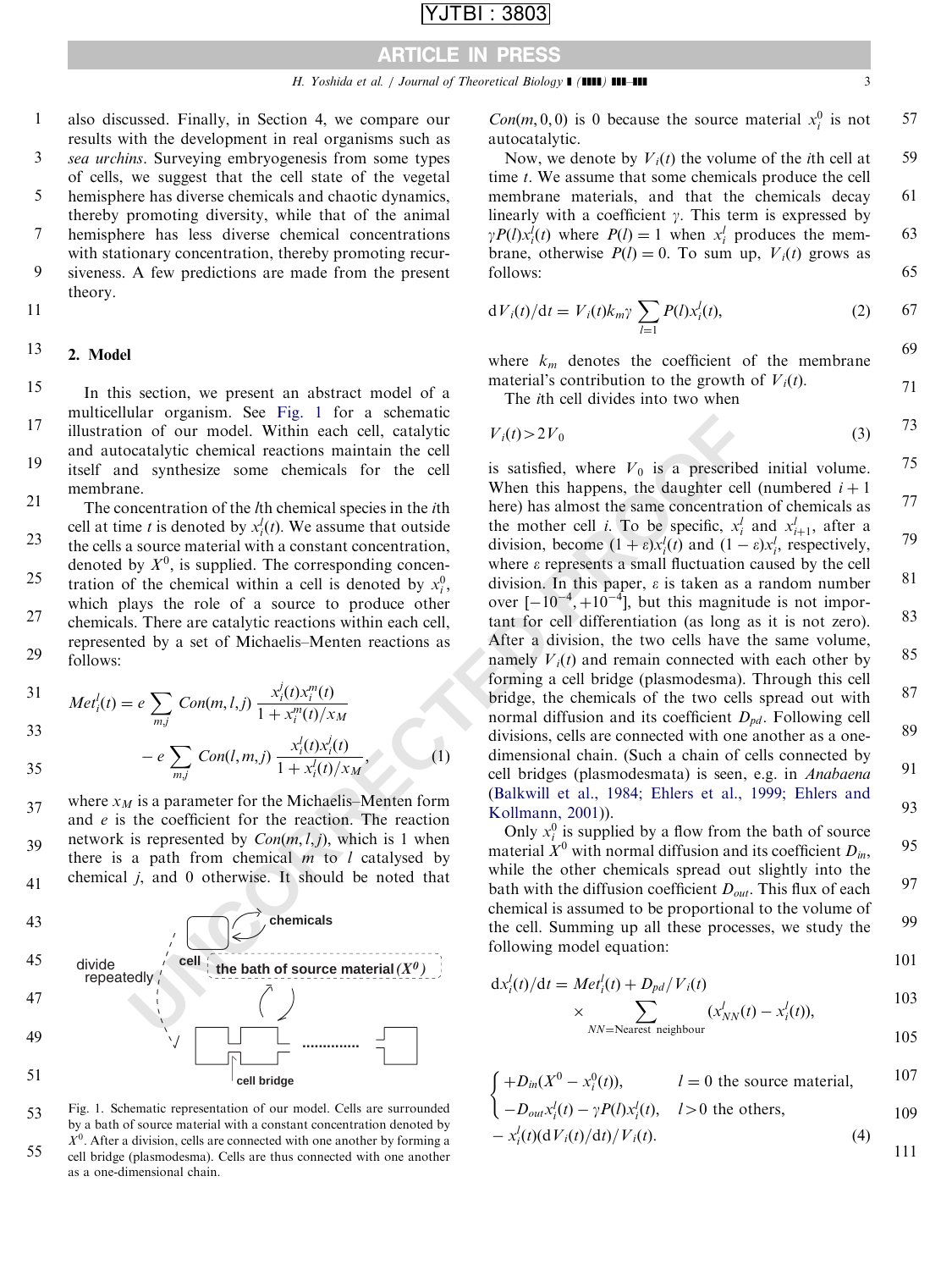# ARTICLE IN PRESS

### 3. Simulation results 1

In this section, we study some conditions for recursiveness and diversity of a multicellular organism consisting of cells of the model in Section 2. We also discuss some relationships between the growth speed and cell types. 3 5 7

9

### 3.1. Choice of reaction network 11

We have carried out numerical computations for a variety of randomly chosen reaction networks, i.e. Con 13

of Eq (1) and parameters of Eqs. (2) and (4). For most of the networks we studied, there appears to be no cell 15

differentiation. The chemical dynamics fall onto fixed points, and after a cell divides, the chemical concentra-17

tions of the two cells remain almost identical. For networks consisting of 20 chemical species with four 19

autocatalytic and three non-autocatalytic paths from each on average, about 99:9 per cent of randomly 21

chosen networks exhibit this fixed-point behaviour. The remaining 0.1 per cent of reaction networks show spontaneous cell differentiation through development, in the sense that the chemical compositions of cells start 23 25

to take a few, clearly separated sets of values. 27

In this paper, we study the latter cases with cell differentiation. The first reason we study these rare cases is that we are interested in multicellular organisms with 29

cell differentiation. Another reason for this choice is that the cases with differentiation have higher growth speeds 31

as an ensemble of cells, as already discussed in ([Furusawa and Kaneko, 2002](#page-12-0)). 33

The number of networks allowing cell differentiation could be increased by choosing a suitable network topology or by including positive or negative feedback 35 37

loops. Although study of a network structure that allows cell differentiation is important, it remains a future problem. To study the topology of such a 39

network, the number of chemicals should be increased. Here we study the case with 20 chemicals only, to see 41

clearly the dynamics of chemical concentrations in the 20-dimensional phase space and to focus on dynamics 43

and differentiation in the phase space. This set of chemicals can of course be understood as a 'core' part, essential to cell differentiation, within a much higher-45 47

dimensional reaction network. We have studied all the examples with the cell 49

differentiation we observed. In terms of diversity and recursiveness, all six cases we studied have common features. Here, we present simulation results from only two of the reaction networks, but the results discussed 51 53

here are also valid for the other four networks.

55

### 3.2. Differentiation of chemical compositions

An example of the course of differentiation is shown in Fig. 2, where the time series of  $x^6$  from a certain initial condition is plotted. (We term this network example 'I' in this paper). The network structure of Example I is depicted in [Fig. 3,](#page-4-0) where the nodes and arrows denote the chemical species and the paths of chemical changes, respectively. During cell division and the increase of cell numbers, the chemical state of some cells switches to a different type. This differentiation originates from the instability of a homogeneous state and clustering, as has been theoretically studied in coupled dynamical systems ([Kaneko, 1990\)](#page-13-0) generally. Each cell type has different compositions of chemicals, as well as different type of dynamics. These different types are plotted in the phase space (to 59 61 63 65 67 69 71 73

57

89

be specific as a projection to the plane  $x^6$  and  $x^{18}$ ) in [Fig.](#page-4-0) 4(a) with different colours: red, green and blue. The cell types can be discretely discriminated in the phase space and the transition from one type to another occurs in a rather short span compared with a cycle for cell division. In Example I, only the three types appear, while only the transitions from 'red' to 'green' and 'green' to 'blue' occur. As for the dynamics, the red type shows chaotic chemical concentration dynamics, the green one shows a periodic motion and the blue a fixed point, respectively, as depicted in Fig. 4(a). 75 77 79 81 83

The difference in dynamics can be discerned from the time series of the concentrations, and the plot in the phase space. Whether or not the motion is chaotic is well 85 87



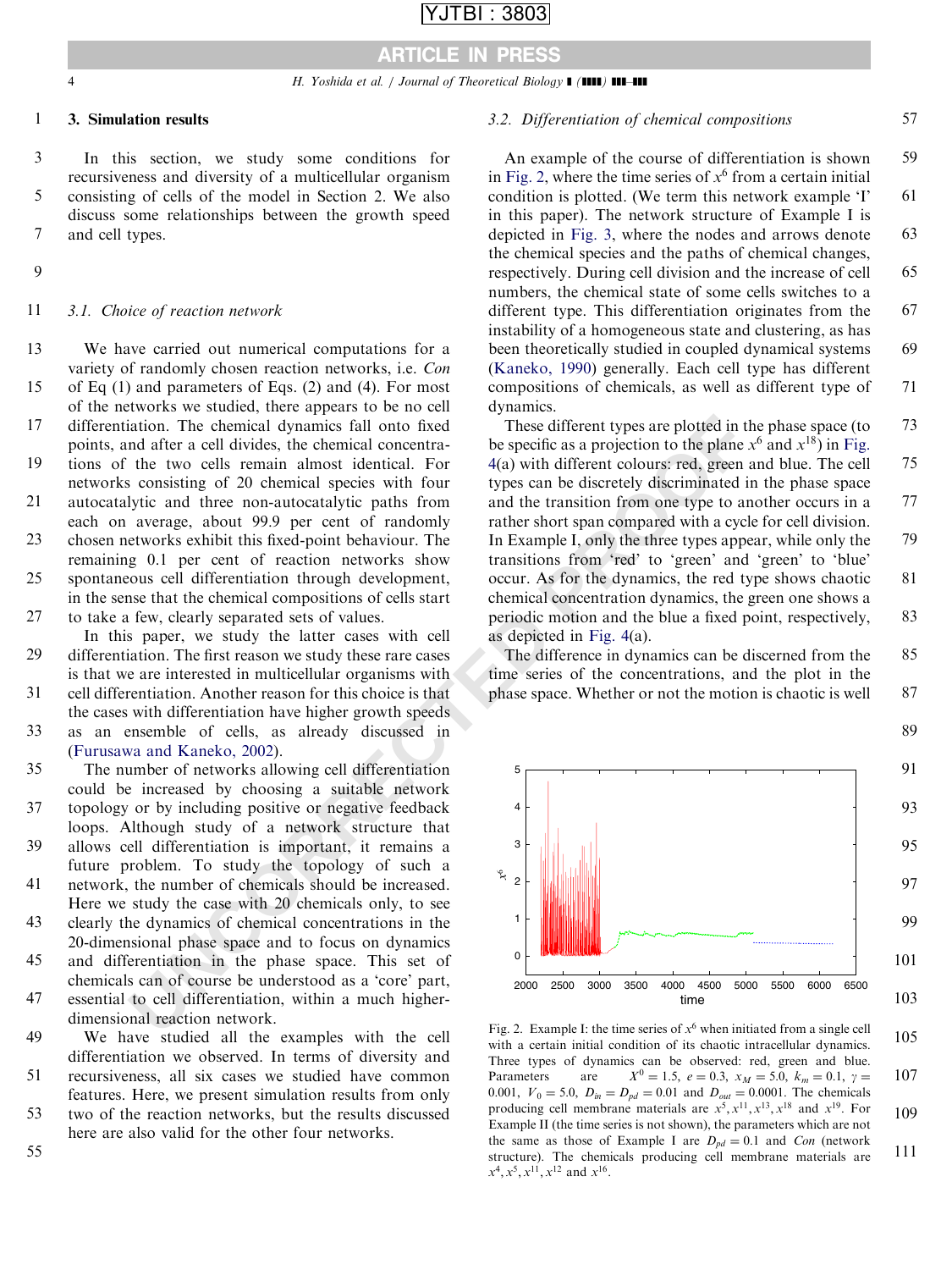## ARTICLE IN PRESS

H. Yoshida et al. / Journal of Theoretical Biology ] (]]]]) ]]]–]]] 5

<span id="page-4-0"></span>

Fig. 3. Biochemical network adopted in Example I. Each node denotes the chemical numbered in the unshaded portion. The green arrows denote the flows from the source chemical 0. The blue and black arrows denote autocatalytic and non-autocatalytic paths, respectively. Each red arrow denotes a membrane-producing chemical by its root node number (i.e.  $P(l) = 1$ ).

 $29$ 

31

33

- discriminated by the signs of the Lyapunov exponents.<sup>1</sup> In Example I, the (maximal) Lyapunov exponent for the 35
- 'red' type is  $+0.072$ , whereas it is zero for other types. The types can also be distinguished by their power spectra, where the chaotic type has a continuous spectrum. 37 39
- Notice that the motion corresponding to the 'green' cell type cannot exist in single-cell dynamics. It appears 41
- only as a transient before it falls onto the 'blue' fixed point from the initial condition of the 'green' cell. 43
- Coexistence with 'red' cells is necessary for the maintenance of 'green' cells. The cell state that exists by 45 47
- single-cell dynamics is an attractor by itself, and there appear to be cell types (like 'green' here) that do not exist as an attractor in single-cell dynamics, but can exist 49
- through interaction with other cell types ('red' here). With the interaction with other cells, this state is stable, 51
- and is attracted by the dynamics. Following [Furusawa](#page-12-0) 53



Fig. 4. (a) and (b) Dynamics of Examples I and II respectively. The orbits of chemical concentrations are plotted by using  $(x^6, x^{18})$  and  $(x^0, x^{12})$ , respectively. (a) The three colours red, green and blue denote a chaotic attractor, a periodic partial attractor, and a fixed point, respectively, corresponding to the cell types. (b) The five colours (red, green, blue, magenta and cyan) denote a chaotic attractor, a quasiperiodic partial attractor, a periodic partial attractor, a periodic partial attractor , and a fixed point, respectively.

and Kaneko (2002), we call such a state a partial attractor.

In the beginning, a single cell is put on the bath of source material and divides into two, and then the cell number increases. When initiated from a single 'red' cell, a variety of patterns of cell types are formed depending on the initial condition of the chemical concentration, as depicted in Fig. 5(a). One sample of a chain of cells is also depicted by the cell-lineage diagram shown in [Fig.](#page-6-0) 6(a), as a branching process of cell division and differentiation. 97 **99** 101 103

Corresponding to the variety of patterns in [Fig. 5](#page-5-0)(a), there are different cell-lineage diagrams, depending on the initial condition of the 'red' cell. For some examples, the sequence of cell types is disordered, as illustrated in [Fig. 6](#page-6-0)(b), while for others all the cells fall onto the same fixed point at a certain time, leading to a homogeneous pattern, as in [Fig. 6](#page-6-0)(c). Starting from one or more cells consisting only of 'green' or 'blue' cells, this homo-105 107 109 111

87 89

91

93

<sup>55</sup> <sup>1</sup>To be precise, we computed Lyapunov exponents over a finite time step before a cell divides.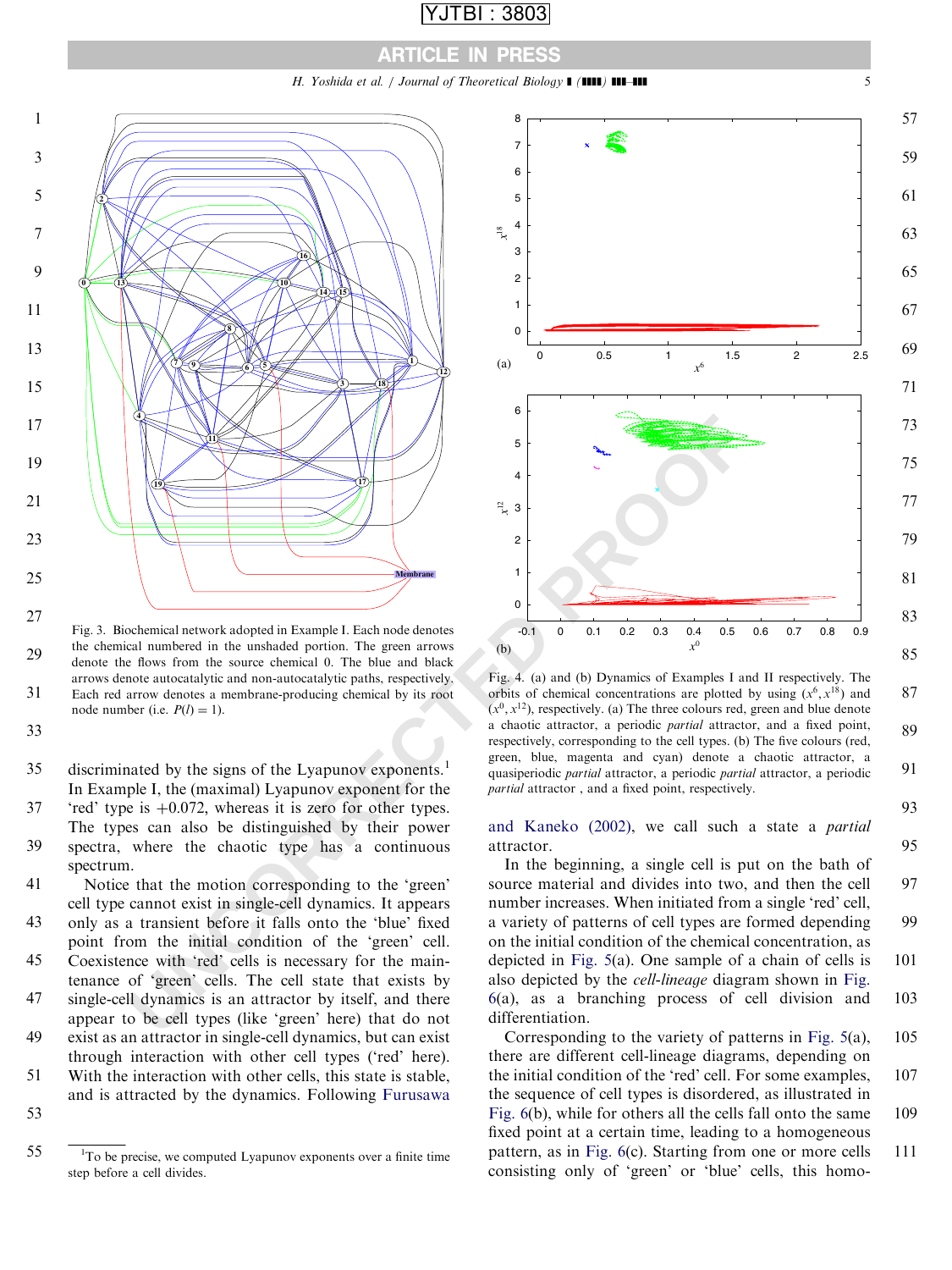<span id="page-5-0"></span>

 Fig. 5. (a) and (b) Examples I and II, respectively. When initiated from a single red cell, a variety of patterns of cell types are formed depending on the initial condition of the chaotic intracellular dynamics as shown by 30 samples. In these figures the cell-patterns are depicted when the number of cells reaches 37 in (a) and 43 in (b).

certain time. 

Similarly, we have plotted the cell differentiation process for Example II, in [Fig. 4](#page-4-0)(b), where five cell types 

are formed as distinct chemical composition states, and are represented by the colours red, green, blue, magenta 

and cyan. They correspond to a chaotic attractor, a quasiperiodic motion, a periodic motion, a periodic 

YJTBI : 3803

motion and a fixed point, respectively. In this case, four transitions, 'red' to 'green', 'green' to 'blue', 'blue' to 'magenta' and 'magenta' to 'cyan' occur. Similarly to Example I, when initiated from a single 'red' cell, a variety of patterns of cell types are formed, as shown in Fig. 5(b). One cell-lineage diagram is depicted in [Fig.](#page-7-0) [7\(](#page-7-0)a). Again, some sequences of cell types are disordered, whereas from some other initial conditions, cells converge to a homogeneous pattern consisting only of all 'cyan' cells, after a certain time. Indeed, by starting from patterns without red cells, this homogeneous pattern is reached. Here, 'green', 'blue' and 'magenta' cells are not single-cell attractors, but partial attractors. 

### 3.3. General rule for differentiation

In this model, cell differentiation starts from an initial chaotic attractor type, which we call C. Then the cell differentiates to several intermediate types  $I_1 \rightarrow I_2 \rightarrow$  $\ldots \rightarrow I_m$ , before it differentiates into the final type F. The differentiation occurs as  $C \to I_1 \to I_2 \to \ldots \to$  $I_m \rightarrow F$ . Each cell state C or  $I_i$  either proliferates to form the same type or differentiates to the next type. The number of intermediate steps  $m$  depends on each network. For example,  $m = 1$  in Example I and  $m = 3$  in Example II. The chemical concentrations of the first type C always show chaotic dynamics, and the complexity in dynamics decreases during this intermediate step (for example, from quasiperiodic-to-periodic), and the chemical concentration of the final type  $F$  falls onto fixed-point dynamics.  $C$  and  $F$  are attractors in singlecell dynamics terms, while  $I_i$  are not single-cell attractors, but are stabilized through interactions with other cell types (partial attractors). In this subsection, diversity in chemical composition and its relationship with growth-speed are discussed. 

Depending on the cell type, the chemical composition is different. For particular cell types, the composition is biased to particular chemicals. To characterize the chemical diversity of a certain type, we use the following measure: 

$$
S = -\sum_{l=0} p(l) \ln p(l)
$$
99

with  $p(l) = \langle x^l(t) / \sum_{l=0} x^l(t) \rangle$ , where  $\langle \cdots \rangle$  represents the temporal average. This form is borrowed from Shannon entropy (Furusawa and Kaneko, 2001), but the specific form is not important, as long as it reaches a maximum if all chemicals coexist equally, and becomes smaller when the composition is biased. 

In all the examples, this chemical diversity decreases as the cell differentiation progresses. It is largest for cell type  $C$  (with chaotic attractor), and decreases as it differentiates into  $I_i$  with increasing *i*, and takes the smallest value for type  $F$  with fixed-point dynamics. The growth-speed of a cell type is computed as the inverse of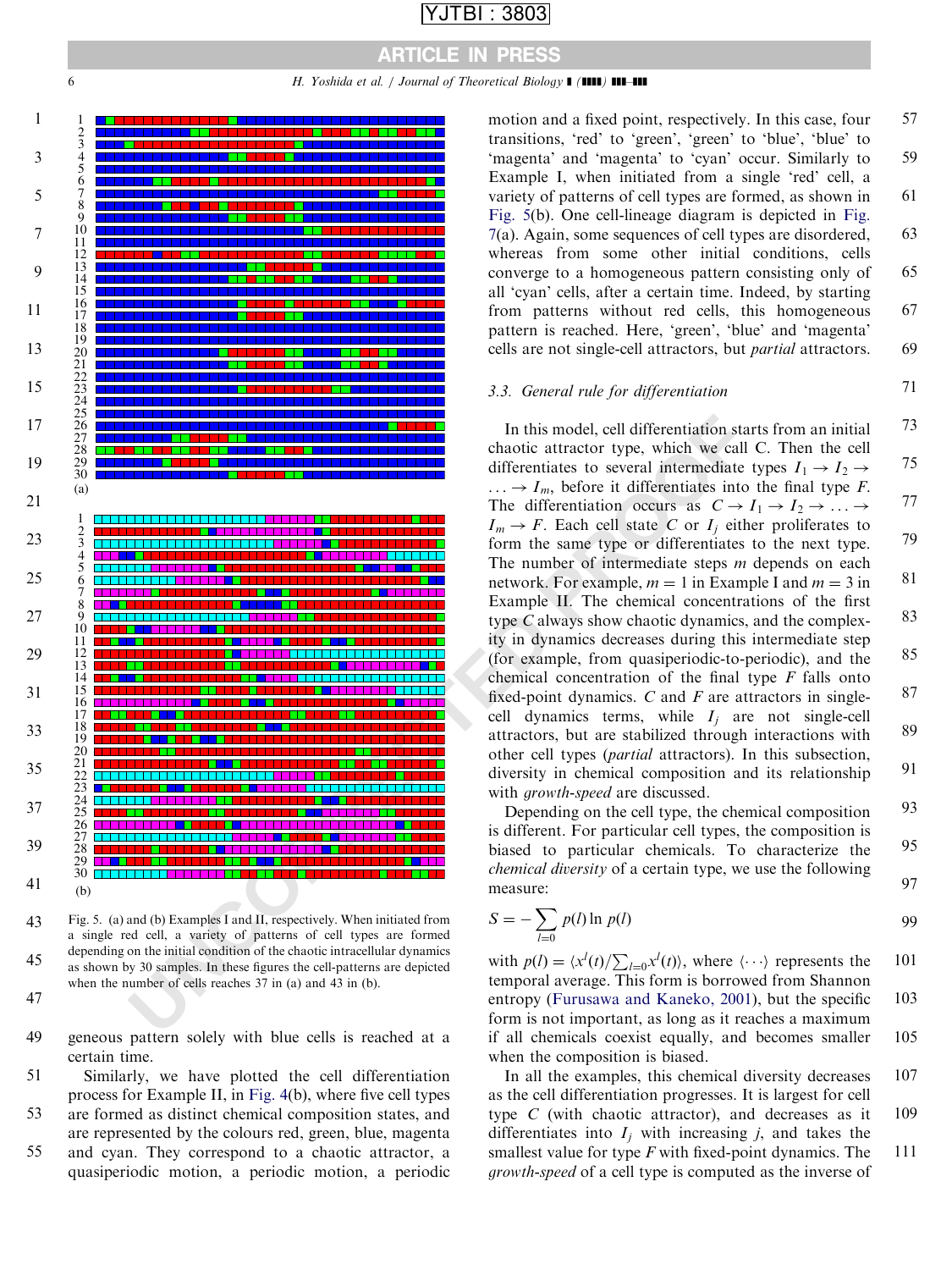<span id="page-6-0"></span>

 Fig. 6. (a) An example of cell-lineage diagrams for Example I. Initially, a single 'red' cell divides into two at the first branch point. The colour corresponds to each cell type, and the branch gives each cell division event. (b) Another example of cell-lineage diagrams from Example I, when initiated from a single chaos-dynamical (red) cell and (c) Another cell-lineage diagram from Example I when initiated from a single red cell. Around time 2200, two blue cells (with fixed-point dynamics) appear, and replication of the same type of cell is repeated to form a homogeneous pattern.

the time interval between successive cell divisions of the cell type.

The relations between chemical diversity and growthspeed of cell types in Examples I and II are shown in Fig. [8,](#page-7-0) where the cell differentiation progresses as red  $(C) \rightarrow$ 

green  $(I_1) \rightarrow$  blue (F) (Example I), and red (C)  $\rightarrow$  green  $(I_1) \rightarrow$  blue  $(I_2) \rightarrow$  magenta  $(I_3) \rightarrow$  cyan  $(F)$  (Example 

II). In all the examples, the growth speed of the first type (with diversity in chemical composition) is slow, and the 

next few types derived from it show faster growth, with a peak at some intermediate type  $(I<sub>l</sub>)$ , after which the 

speed decreases for the later types. In the two examples above, the green type  $(I_1)$  has the highest growth speed, 

and the speed decreases successively for later types. This rule—slow growth for the first type with diverse chemicals, the peak speed of growth in an intermediate type, and the decrease of the speed for the later types—is generally observed in all the examples we have studied. Indeed, this rule is also observed in related models we have studied previously [\(Furusawa and Kaneko, 2001;](#page-12-0) [Kaneko and Yomo, 1999](#page-12-0)), and seems to be universal. 

#### 3.4. Recursiveness and diversity

Now, we investigate systematically the recursiveness and diversity of a multicellular organism. To investigate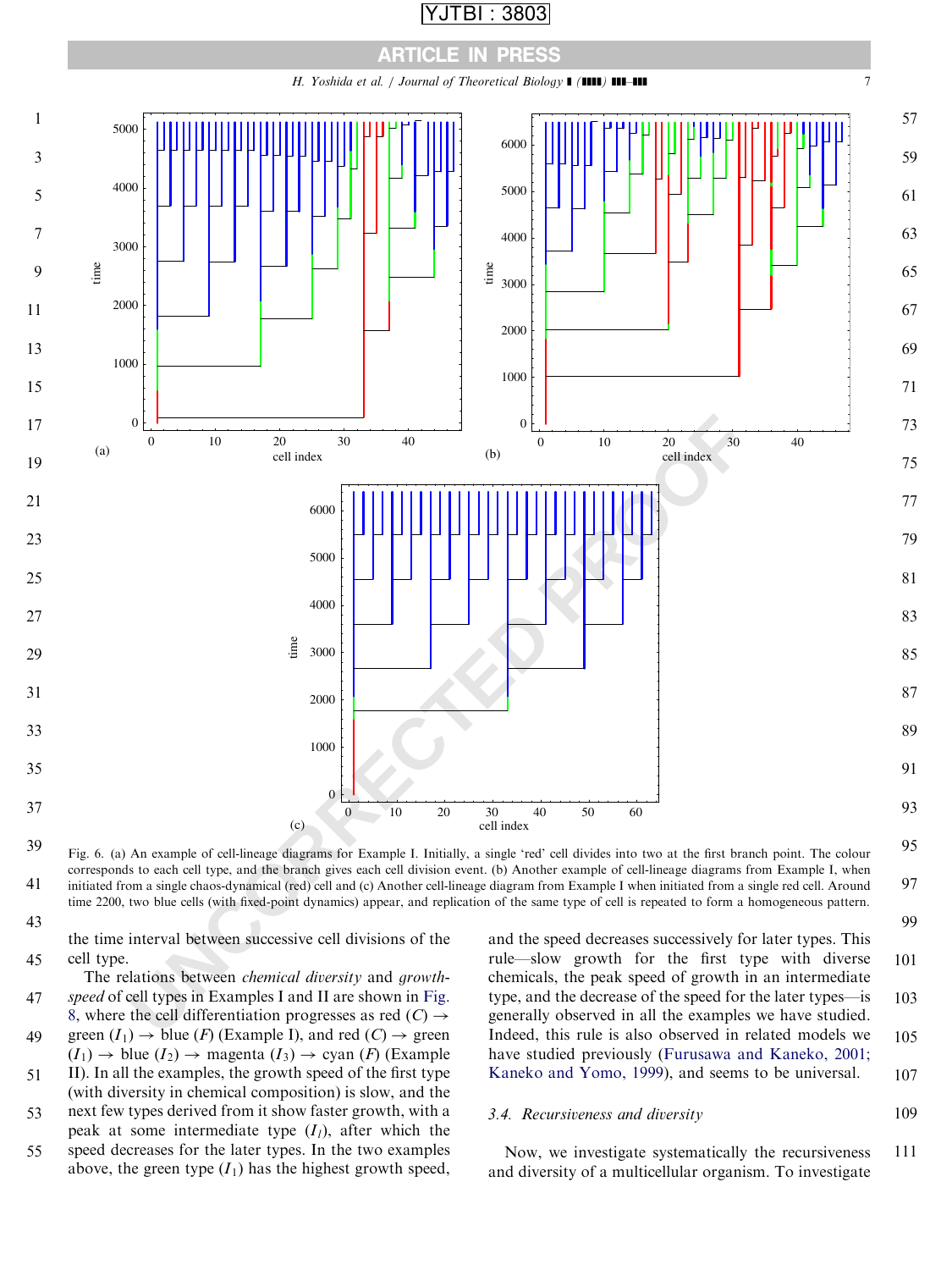





<span id="page-7-0"></span>

41 43 Fig. 7. (a) A cell-lineage diagram for Example II. The colours correspond to cell types. (b) A cell-lineage diagram of Example II that achieves recursive production. In this case, two initial cells, a chaotic attractor coloured red and a quasiperiodic partial attractor coloured green are put in the bath of source material.

- the compatibility of these two aspects, we first introduce measures characterizing them. Then, we discuss the relationship between diversity and recursiveness, by using these measures. 45 47
- 49
- 3.4.1. Definitions of recursiveness and diversity of a multicellular organism 51
- Recursive production of an ensemble of diverse cells is essential for a multicellular organism. The diversity, 53
- here, means the existence of plural cell types in a multicellular organism—within an individual. If a group 55



85 87 89 91 Fig. 8. The relation between chemical diversity and growth-speed for each cell type plotted by distinct colours in Examples I (a) and II (b). Chemical diversity of a cell type is computed as  $-\sum_{l=0}^{n} p(l) \ln p(l)$  with  $p(l) = \langle x^l(t)/\sum_{l=0} x^l(t) \rangle$ , where  $\langle \cdots \rangle$  represents the temporal average. Growth-speed is the inverse of the time interval between successive cell divisions. Each point corresponds to each cell, sampled over about 500 cells: (a) Example I: the transition red  $\rightarrow$  green  $\rightarrow$  blue and (b) Example II: the transition red  $\rightarrow$  green  $\rightarrow$  magenta  $\rightarrow$  cyan.

of cells consisted only of a single type, it would not be called a standard multicellular organism, even though trivial recursiveness is then achieved. Recursiveness, on the other hand, means the development into the same (or a similar) organism, i.e. with the same set of cell types, and same (or similar) spatial arrangement of these cell types. We must understand the origin of such recursiveness and how it combines with diversity of cells. 93 95 97  $QQ$ 

In our model, recursiveness is represented by similarity between a mother and daughter. To be specific, a subset of cells of the mother is taken away from the mother at a certain time  $t$ , as a chain of cells connected by cell bridges. The subset of cells developed from this chain of cells is called a daughter of the mother organism. Then we check the similarity between the daughter and mother. For the check, we define two measures of recursiveness. One is a rough measure characterizing the similarity by comparing the daughter's cell lineage diagram with that of the mother's. If the diagrams are the same except for a few shifts, we 101 103 105 107 109 111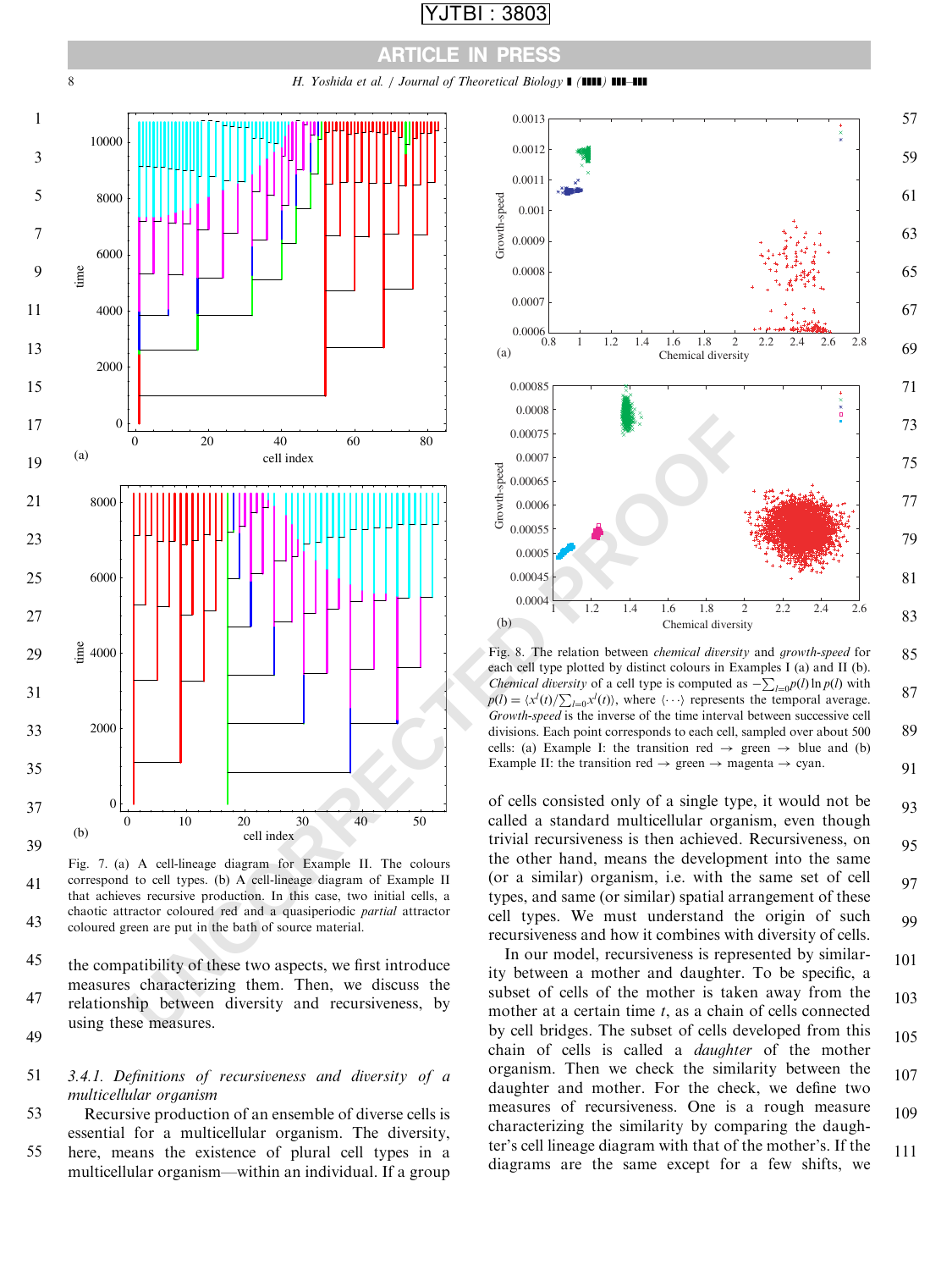## ARTICLE IN PRESS

### H. Yoshida et al. / Journal of Theoretical Biology **[ (1111) 111-111** 9

- consider that the production is recursive. The frequency of such recursive production is then computed as a first measure. 1 3
- The other measure is relatively more accurate, namely
- the Levenshtein distance [\(Sankoff and Kruskal, 1983](#page-13-0)) between the patterns of a daughter and the mother, after reproduction as mentioned above. Following Levensh-5 7
- tein, this distance, denoted by  $L$ , is defined as follows: let P and D denote the cell-type pattern (string)  $P$  of the 9
- parent at time  $t_p$  and that (D) of a daughter of the same size at time  $t_d$ , respectively. Then L is the minimum number of steps to match the two patterns  $P$  and  $D$ . It is 11
- given by the minimum number of steps over all possible transformations of  $P$  into  $D$ , consisting of substitution, 13
- insertion and deletion of a letter, corresponding here to each cell type. The minimum value is easily obtained by 15
- dynamic programming. Considering that there is no distinction between left and right in our model, the 17
- mirror images of the pattern are assumed to be identical and the minimum is computed by matching to the 19
- original or to the mirror image pattern. As L becomes smaller, the sequences between the mother and its daughter become more similar, and recursiveness is 21 23
- increased. The diversity of a multicellular organism  $M$ , on the 25
- other hand, is simply defined here as the number of
- different three-letter sequences that exist as three contiguous cells. For instance, for a sequence 0000122333 (with 0, 1, 2, 3 as distinct cell types), the diversity of  $M$  is 7 because we can identify the distinct 27 29
- patterns 000, 001, 012, 122, 223, 233 and 333. We could use some other measure such as an entropy of a sequence, or the diversity of a longer sequence. For the present study, however, this simple measure with 31 33
- three symbols is sufficient to characterize the diversity of cell-type sequences. 35
- 37

### 3.4.2. Initial state conditions for recursiveness and diversity 39

- To compare a mother and daughter, we take out some cells at a certain stage of development, and put them in the original environment in a bath of material, and start 41
- the developmental simulation again. We describe the results when some cells are taken at a certain time from 43
- the two examples corresponding to Fig.  $6(a)$  or 7(a), but the results presented here apply to all the other 45
- simulations for cells at other time stages or by adopting other networks. 47
- Before describing the results, we explain the terms disordered and uniform used below. A pattern is disordered if the cell pattern consists of mingled cell 49 51
- types without some periodic patterns, as depicted in [Fig.](#page-6-0) [6\(](#page-6-0)b). A pattern is uniform if it eventually becomes 53
- uniform with one cell type, as depicted in [Fig. 6\(](#page-6-0)c).
- Depending on the choice of initial cell types, the recursiveness and diversity are summarized as follows: 55
- (1) Starting from a cell type C showing chaotic dynamics of the mother, the resulting pattern is diverse, and varies in each run. Often, the pattern is disordered with all possible cell types, but sometimes the pattern is *uniform* with a single cell type  $F$ . In the disordered case, there is no periodicity or regular structure. Diversity of cell types and their sequence is supported for most cases, but recursiveness in the pattern is not supported. 57 59 61 63 65
- (2) Starting from a single cell of types other than C, i.e. starting from  $I_i$  or F, the cell pattern of a daughter is uniform, consisting only of the fixed-point type  $F$ . Then the same pattern of a single cell type arises as  $FF...FFF$ . Whenever the cell type is started from  $F$ , the same pattern arises. In this sense, high recursiveness and low diversity result. 67 69 71
- (3) Starting from multiple cells consisting solely of cell types C with chaotic attractor dynamics, the resulting cell-pattern of a daughter is disordered with diverse cell types. Thus, the cell type sequence is diverse, but a recursive production is not achieved. 73 75 77
- (4) Starting from multiple cells consisting of types other than the chaotic one, such as a combination of cells  $I_i$  and F (i.e. with periodic, quasiperiodic or fixedpoint (partial) attractors), the resulting cell-pattern of a daughter is uniform with the single cell type F. 79 81
- **Programming.** Considering that there is no<br>
programming. Considering that there is no<br>
13) Starting from multiple cells consistences of the patter are assumed to be identical<br>
ing cell-pattern of a diagpliter in minimum (5) Starting from two cells, one of type C, and the other of  $I_i$  or  $F$ , the resulting pattern consists of all the cell types, and has some spatial structure, as shown in Fig. 7(a). The sequences of cell types are similar, and satisfy recursiveness relatively well, as depicted in Fig. 7(b) (note again that there is no distinction between left and right). 83 85 87 89

Summarizing the results, we obtain

- (i) Homogeneous patterns without diversity, when started from cells without C.
- (ii) Random patterns without recursiveness, when started from C cell(s) alone.
- (iii) Complex patterns with some regularity and recursiveness, when started from a C cell and another cell of type  $I_i$  or  $F$ . 97

Hence, the recursive production of a multicellular organism with a diversity of cell types is possible only when two cells with chaotic dynamics and non-chaotic dynamics are taken as the initial condition. For example, considering Example II, even if the two cells are 'red' (chaotic attractor) and 'cyan' (a fixed point), the recursive pattern as depicted in [Fig. 7\(](#page-7-0)b) is produced eventually, that is, 'green', 'blue', and a few 'magentas' are produced between 'red' and 'cyan.' As shown in the figure, the sequence of cell types is regular, and this pattern is reproducible from the initial condition with one C-type cell and the other  $I_i$  or  $F$ . 99 101 103 105 107 109 111

91

93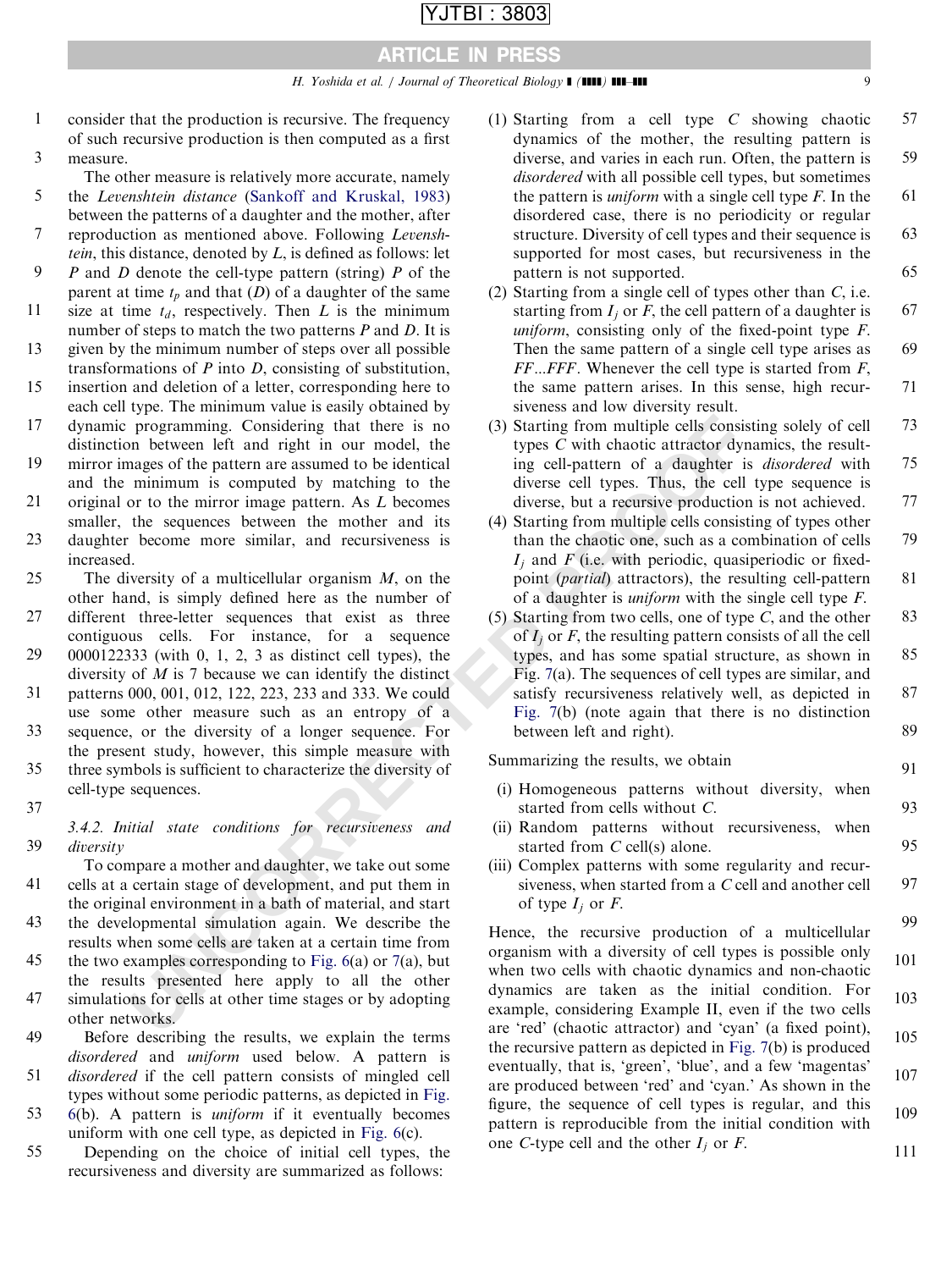# ARTICLE IN PRESS

To confirm the statement above quantitatively, the measures of recursiveness and diversity are plotted in Figs. 9(a) and (b), where each mark gives the average value of recursiveness and diversity for a different choice of initial conditions. The colour of the mark corresponds to the cell type. For single-cell initial conditions, the measure is plotted with a cross with a different 1 3 5 7



51 53 55 Fig. 9. (a) The diversity (normalized) and recursiveness (frequency) of the cell pattern illustrated in [Fig. 6](#page-6-0)(a). Each cross denotes the values starting from a single cell with its colour corresponding to a cell type. Each pair of squares denotes the values from two cells with the cell types corresponding to the colours, connected by a cell bridge. (b) The diversity (normalized) and recursiveness (frequency) of the cell pattern illustrated in [Fig. 7\(](#page-7-0)a). Plotted as in (a).

colour, while for two-cell initial conditions, it is shown as a pair of squares with different colours. The vertical axis shows the frequency of recursive production (by adopting the first measure of recursiveness), and the horizontal axis shows the diversity, measured from 100 samples of the initial condition. 57 59 61

In [Fig. 10](#page-10-0), the distribution of the Levenshtein distance (the second measure of recursiveness) and the diversity is plotted, again from 100 samples. Here, the Levenshtein distance is measured between the cell-type sequences of the mother and the daughter when the number of cells reaches 26 in Example I and 49 in Example II. The two Figs. 9(a), (b) and [10](#page-10-0) support items  $(1)$ –(5). Starting from a cell of type C, diverse cell types are generated, but it is quite difficult to make such a pattern recursive. On the other hand, from a cell of type  $I_i$  or  $F$ , the cell state is so stable that a resulting pattern is homogeneous, consisting solely of a single cell type. A balance between C and  $I_i/F$  makes compatibility possible, even when cell numbers and cell–cell interactions increase. Concepts developed in coupled dynamical systems (Kaneko, 1990) may be relevant to analyse such a balance. 63 65 67 69 71 73 75 77 79

From several (i.e. more than two) cells consisting of both chaotic and non-chaotic types, the diversity and recursiveness change depending on the ratio between the two. Generally, the compatibility of diversity and recursiveness is difficult with this choice.

81

83

85

87

89

### 4. Discussion

In this section, we first discuss the relevance of our result to the development of real multicellular organisms. In particular, correspondence of the results with separation experiments of blastomeres in sea urchin eggs is discussed in detail. Last, we give some predictions to be confirmed in experiments. 91 93 95

The key issue in this paper is compatibility between recursive production of multicellular organisms and their morphogenetic diversity. In particular, we showed that starting from two cells composed of a cell state with diverse chemicals with chaotic attractor and the other with less diversity and non-chaotic (partial) attractor, this compatibility is achieved. 97 99 101

Starting from a cell with chaotic dynamics, diverse cell types are generated, as well as complex patterns of cell configurations. However, it is quite difficult to make such a complex pattern recursive, even by selecting initial condition of chemical compositions of a cell. On the other hand, from a cell type with regular ((quasi) periodic or fixed-point) dynamics, the cell state is so stable that a resulting pattern is homogeneous, consisting solely of a single cell type. Through several trials we found that one straightforward solution to make the 103 105 107 109 111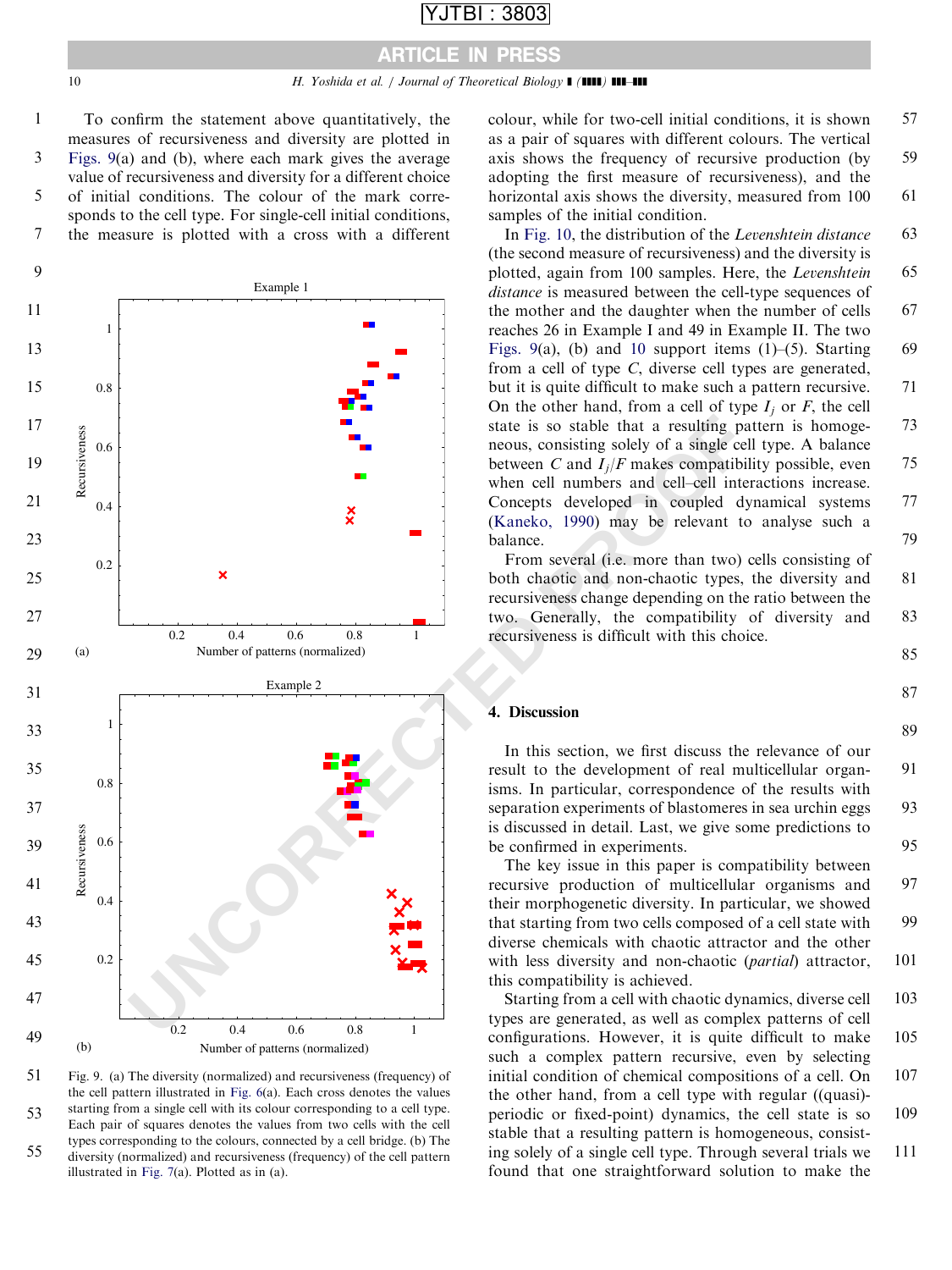

## ARTICLE IN PRESS

H. Yoshida et al. / Journal of Theoretical Biology **1 (1111) 111-111** 11

<span id="page-10-0"></span>

 Fig. 10. The distributions of Levenshtein distance (red) and the diversity (green) over 100 initial conditions for the given initial type(s) of cells. We measured the Levenshtein distance when the daughter reaches the same generation number (49) as the mother: (a) one cell with random initial values, (b) two cells, one a chaotic attractor and one a chaotic attractor (CC), (c) One cell with a chaotic attractor (C), (d) two cells, one a chaotic attractor and one a fixed point  $(CF)$  and (e) two cells, one a quasiperiodic *partial* attractor and one a chaotic attractor  $(CI)$ .

recursiveness and diversity compatible is to use two cells 

It is not obvious that recursiveness and diversity are compatible even under this choice of initial conditions. If chaotic dynamics were too strong, recursiveness might 

not be achieved. If the cell state of the regular dynamics is an attractor by itself, it might not be influenced by the 

neighbouring cell, and a homogeneous cell-pattern would be formed at least on one side of the chain. A 

balance between a chaotic attractor and a regular partial attractor makes the compatibility possible, even with an increase of cell numbers and cell–cell interactions. 

Of course, development starts from a single cell. Hence, at the very initial cell division process, the cell must be divided into two cells with distinct behaviours. For example, by a gradient of some chemical, or localization of some chemical only at one edge, such differentiation to two types is easily achieved. Recipro-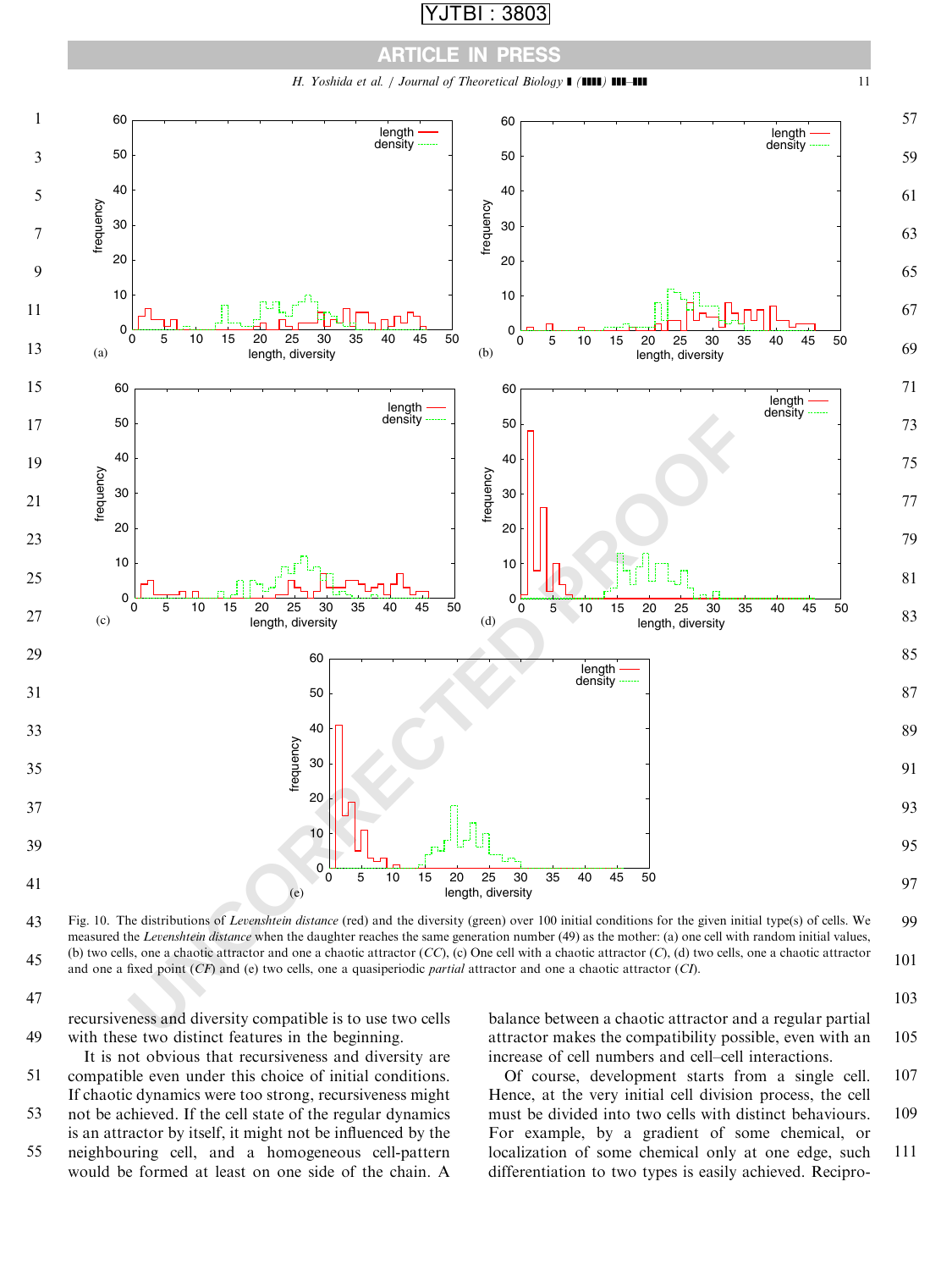# ARTICLE IN PRESS

### 12 **H.** Yoshida et al. / Journal of Theoretical Biology **[ (1111) 111-111**

- cal signalling between an egg and follicle cells can also trigger such differentiation. Hence, the choice of two 1
- cells (or two parts in a single cell) with distinct natures is not so difficult. Our prediction here is that, if and only if 3
- these two cells consist of one cell type with chaotic dynamics and the other with regular partial attractor dynamics, recursiveness and diversity are compatible. 5 7
- There may be other solutions that make recursiveness and diversity compatible. For instance, the cells may be 9
- arranged in a specific manner when the number of cells is larger (e.g. 8) as in [Fig. 7](#page-7-0)(b). However, it would be difficult for an organism to select such highly specific 11
- initial condition as a starting object with many cells. In this sense, 'two cells' with chaotic and regular dynamics 13
- is a straightforward and reasonable choice, and rather easy to control. 15
- 17

### 4.1. Possible relationship with the differentiation between animal and vegetal poles 19

21

We now discuss the coexistence of two distinct features in the embryogenesis of real multicellular organisms. Here, it is quite difficult to measure all the dynamics of chemicals (or the dynamics of gene expressions) quantitatively during development. Hence, direct demonstration of the theory would be quite difficult. Therefore, we discuss the relevance of our result to multicellular organisms mainly at a qualitative level, focusing on the two distinct natures required to 23 25 27 29

- achieve the compatibility between recursiveness and diversity. 31
- We discuss classical experiments on the embryo of the sea urchin. This embryo has animal and vegetal poles. 33
- As shown by Driesch, each of four cells isolated from an embryo's fertilization envelope forms a smaller, but normal, pluteus larva (Gilbert, 2003, Chapter 3, Fig. 35 37
- [3.15](#page-12-0)). Note that in this experiment each of the four isolated cells includes animal and vegetal poles (Gilbert, 39
- [2003, Chapter 8, Fig. 8.7](#page-12-0)). On the other hand, cells isolated from the animal hemisphere only develop into a 41
- ball consisting solely of ectodermal tissue (Gilbert, 2003, [Chapter 8, Fig. 8.11;](#page-12-0) Hörstadius, 1939), and only an animal tuft is formed. In contrast, isolated cells from vegetal poles only develop a tissue ovoid in shape, and 43 45
- the archenteron forms oesophagus, stomach and intestine, and sometimes gives rise to dwarf plutei (Hör[stadius, 1939, pp. 148–150;](#page-12-0) Hörstadius, 1973, Chapter 47
- [6\)](#page-12-0). 49
	- These experiments show
- 51

• Starting from cells with both animal and vegetal

- poles, normal development is possible, with recursive production and diversity in cell types and tissues. 53
- Starting from cells only from animal poles, a tissue with relatively homogeneous cell types is produced. 55

The resultant tissue is almost the same in each trial, and diverse cell types or tissues are not generated. 57

• Starting from cells only from vegetal poles, a variety of tissues are generated with diverse cell types. On the other hand, the developmental process is not robust, and the formed tissue varies with each trial. 61

It is also interesting to recall experiments with amphibians. When an egg is divided along the plane of the first cleavage into two blastomeres, so that each of them has both animal and vegetal hemispheres, each of the separated cells develops into a normal embryo, whereas when an egg is divided into animal and vegetal hemispheres (along the third cleavage), each cell develops into a belly piece [\(Kageura and Yamana,](#page-13-0) [1983, 1984](#page-13-0)). 65 67 69 71

These results are consistently explained reductionship with the differentiation between<br>
pole correspond to the chaotic ty<br>
chaotic pole correspond to the chaotic ty<br>
chaotic ty<br>
consistence of two distinct<br>
the regular dy These results are consistently explained with our numerical results by assuming that cells at the vegetal pole correspond to the chaotic type with diverse chemicals and those at the animal pole correspond to the regular dynamics type with less chemical diversity. The compatibility between recursiveness and diversity in cell types by the combination of two distinct cell types in our model corresponds to the normal development process from cells with both animal and vegetal poles. The diverse tissue without recursiveness from cells only from the vegetal pole is completely analogous to what we observed in the development from chaotic cells only, while the absence of diversity from the animal pole corresponds to the development from cells with regular dynamics. 73 75 77 79 81 83 85 87

This remarkable coincidence is also supported by the fate map and cell lineage of the sea urchin ([Wray, 1999\)](#page-13-0), wherein an animal hemisphere becomes only ectodermal cells but a vegetal hemisphere becomes ectodermal, endodermal, skeletogenic cells, secondary mesenchyme and coelom. In addition, an 8-cell embryo after the third cleavage is mosaic as seen above, whereas an animal hemisphere recombined with the veg2-tier or micromeres—a part of developed vegetal hemisphere—produces an embryo resembling a normal pluteus larva (Hörstadius, 1939; Logan and Mcclay, 1999). This suggests that the combination of two cell types, i.e. veg2-tier/micromeres and an animal hemisphere, is necessary for normal development. 89 91 93 95 97 99 101

As a conventional explanation for the above developments of animal and vegetal halves from the sea urchin, the assumption of two opposite gradients is often adopted since Runnström's proposition. However, this assumption by itself cannot explain the origin of asymmetry between vegetal and animal poles with regards to the diversity of tissues. From our standpoint, such asymmetry is coherently explained, even without assuming gradients of two chemicals in advance. 103 105 107 109

With regards to the development from the two distinct types of cells, one might argue that an egg is 111

59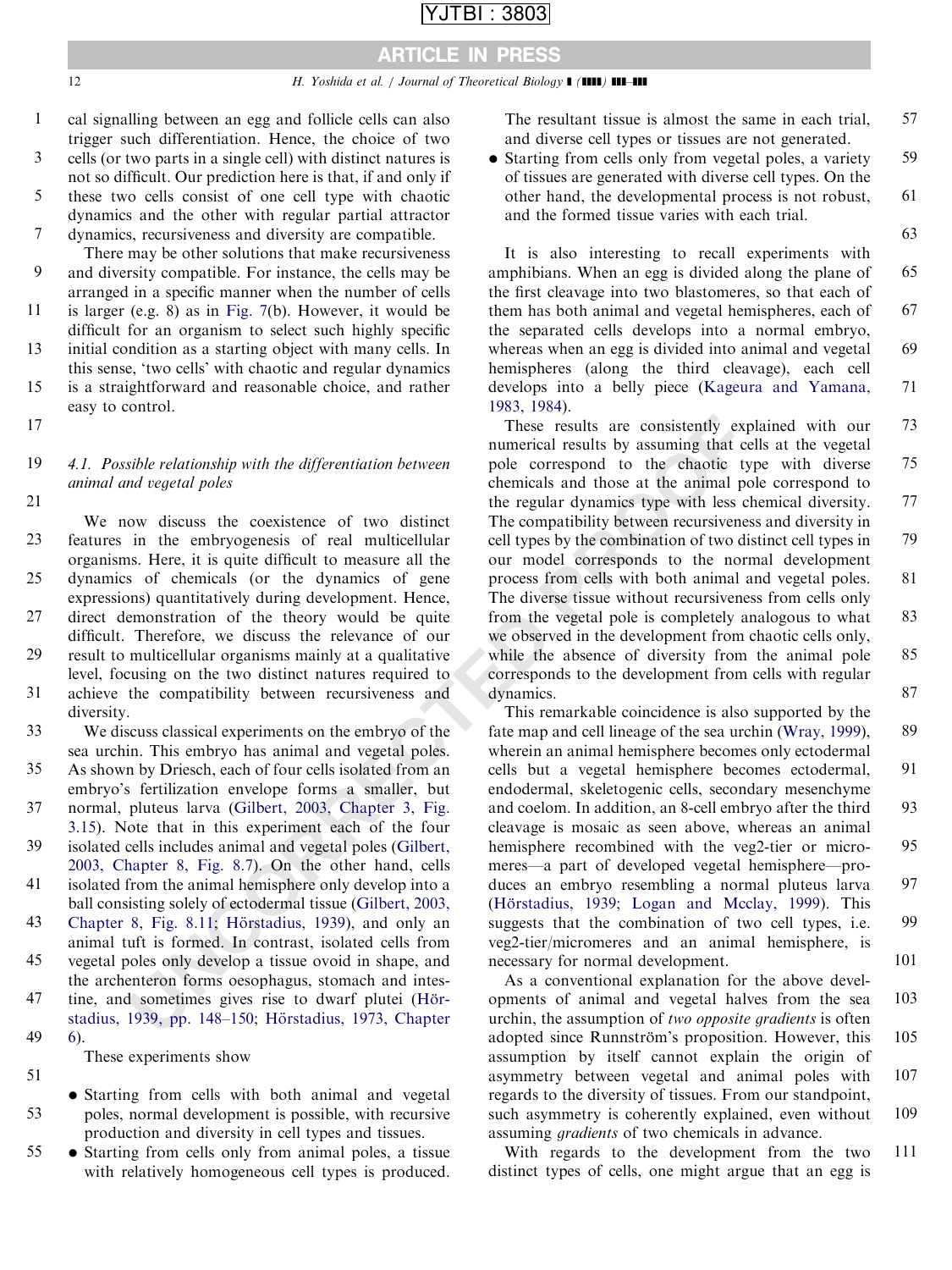# ARTICLE IN PRESS

### H. Yoshida et al. / Journal of Theoretical Biology **[(IIII) III-III** 13

- <span id="page-12-0"></span>just one cell, and the recursiveness and diversity should be realized by starting with one cell in the model. To answer this question, we have carried out various 1 3
- simulations starting from one cell, separated at various stages from a mother. In principle, if the two cells 5
- developed from the single egg consist of the chaotic and regular types, the argument so far completely follows. 7
- Indeed, such an event occurs with some probability (e.g. 20% in Example I). If the initial chemical concentrations of the first cell were selected very precisely, it would be 9
- possible for the two cells always to become such types. In the present case, however, such selection is rather 11
- difficult, because of the chaotic dynamics and fluctuations. On the other hand, if by some external stimulus, 13
- the homogeneity in the single cell is lost to produce the required two types of cells, the resultant two cells easily 15
- satisfy the postulate here. Indeed, the symmetry in an egg is usually broken by external signals from follicle 17
- cells, and the animal and vegetal poles are formed ([Rotoli et al., 1998\)](#page-13-0). With this external signalling, the 19
- choice of initial conditions is stabilized. 21

#### 4.2. Predictions 23

- 1e postulate here. Indeed, the symmetry in an morphogenic protein (BMP)4-produced<br>usually broken by external signalls from follthe differentiated cells) induces in vitro dif<br>d the animal and vegetal poles are formed ES cel It is possible to make some experimental predictions based on the differentiation of cells with chaotic and regular dynamics, even though at present it is hard to measure the dynamics of chemical concentrations (or gene expressions) for each cell, while the diversity of chemicals can be estimated by the data from gene expression. Because the initial cell type with chaotic dynamics always produces a richer variety than that 25 27 29 31
- from differentiated cells with regular dynamics, our theory can be tested by measuring the diversity in chemicals. Indeed, in our model and in our previous 33 35
- work (Furusawa and Kaneko, 2001), we have shown that a cell with chaotic intracellular dynamics always has a larger diversity of chemicals than a cell with 37
- regular dynamics, which has a rather biased concentration to specific chemicals, and a few chemicals have 39
- much larger concentration than others. This correlation between chaotic dynamics and chemical diversity is also 41 43
- true in our model, and is believed to be rather universal (for details, see Furusawa and Kaneko, 2001).
- Now, it is predicted that, at the very first stage of development, cells are differentiated into two types: those with high chemical diversity and temporal 45 47
- variation and those with much lower values. The former type provides the cellular heterogeneity, and the latter 49
- type maintains the recursive production over generations. According to the correspondence we discussed, 51
- the cells from vegetal poles must have a higher variety in chemicals, and those from animal poles must have lower 53
- variety. In particular, this difference between vegetal and animal poles should be directly measurable by a 55
- global pattern of gene expressions and protein abun-

dances. We predict that diverse genes are weakly expressed in cells around vegetal poles, while fewer genes are strongly expressed, and the expression pattern is more biased in cells around animal poles. This prediction can be examined by using suitable microarrays. 57 59 61

Next, we make a novel proposal on experiments with ES cells. A collective of ES cells is a starting object capable of producing diversity, but it is impossible to make a recursive production from it. In view of the results in this paper, the ES cells in such a collective must be chaotic cells with diverse chemicals. Thus, by combining them with highly differentiated cells with less variability, more stable and recursive production should be possible. Indeed, there is a related experimental observation, that a co-aggregate culture with bone morphogenic protein (BMP)4-producing cells (highly differentiated cells) induces in vitro differentiation of the ES cells into germ-line cells ([Toyooka et al., 2003](#page-13-0)). 63 65 67 71 73 75

77

### Acknowledgements

We wish to express our gratitude to Professor Issei Mabuchi for helpful suggestions on the sea urchin. We would like to thank Dr. Koichi Fujimoto, Dr. Takuya Maeda, Dr. Hiroaki Takagi and Mr. Yohei Koyama for useful discussions and technical support. This work is supported by Grants-in-Aid for Scientific Research from the Ministry of Education, Science and Culture of Japan (11CE2006; Komaba Complex Systems Life Project). 81 83 85 87

## References

- Balkwill, D., Nierzwicki-Bauer, S., Stevens Jr., S., 1984. Modes of cell division and branch formation in the morphogenesis of the cyanobacterium Mastigocladus laminosus. J. Gen. Microbiol. 130, 2079–2088. Ehlers, K., Kollmann, R., 2001. Primary and secondary plasmodesmata: structure, origin, and functioning. Protoplasma 216, 1–30. Ehlers, K., Binding, H., Kollmann, R., 1999. The formation of symplasmic domains by plugging of plasmodesmata: a general event in plant morphogenesis? Protoplasma 209, 181–192. Furusawa, C., Kaneko, K., 1998. Emergence of rules in cell society: 93 95 97 99 101
- differentiation, hierarchy, and stability. Bull. Math. Biol. 60, 659–687 (doi:10.1006/bulm.1997.0034). Furusawa, C., Kaneko, K., 2001. Theory of robustness of irreversible 103
- differentiation in a stem cell system: chaos hypothesis. J. Theor. Biol. 209, 395–416 (doi:10.1006/jtbi.2001.2264). 105
- Furusawa, C., Kaneko, K., 2002. Origin of multicellular organisms as an inevitable consequence of dynamical systems. Anat. Rec. 268, 327–342. 107
- Gilbert, S.F., 2003. Developmental Biology, seventh ed. Sinauer Associates. 109
- Hörstadius, S., 1939. The mechanics of sea urchin development, studied by operative methods. Biol. Rev. 14, 132–179.
- Hörstadius, S., 1973. Experimental Embryology of Echinoderms. Clarendon Press, Oxford. 111

79

89

91